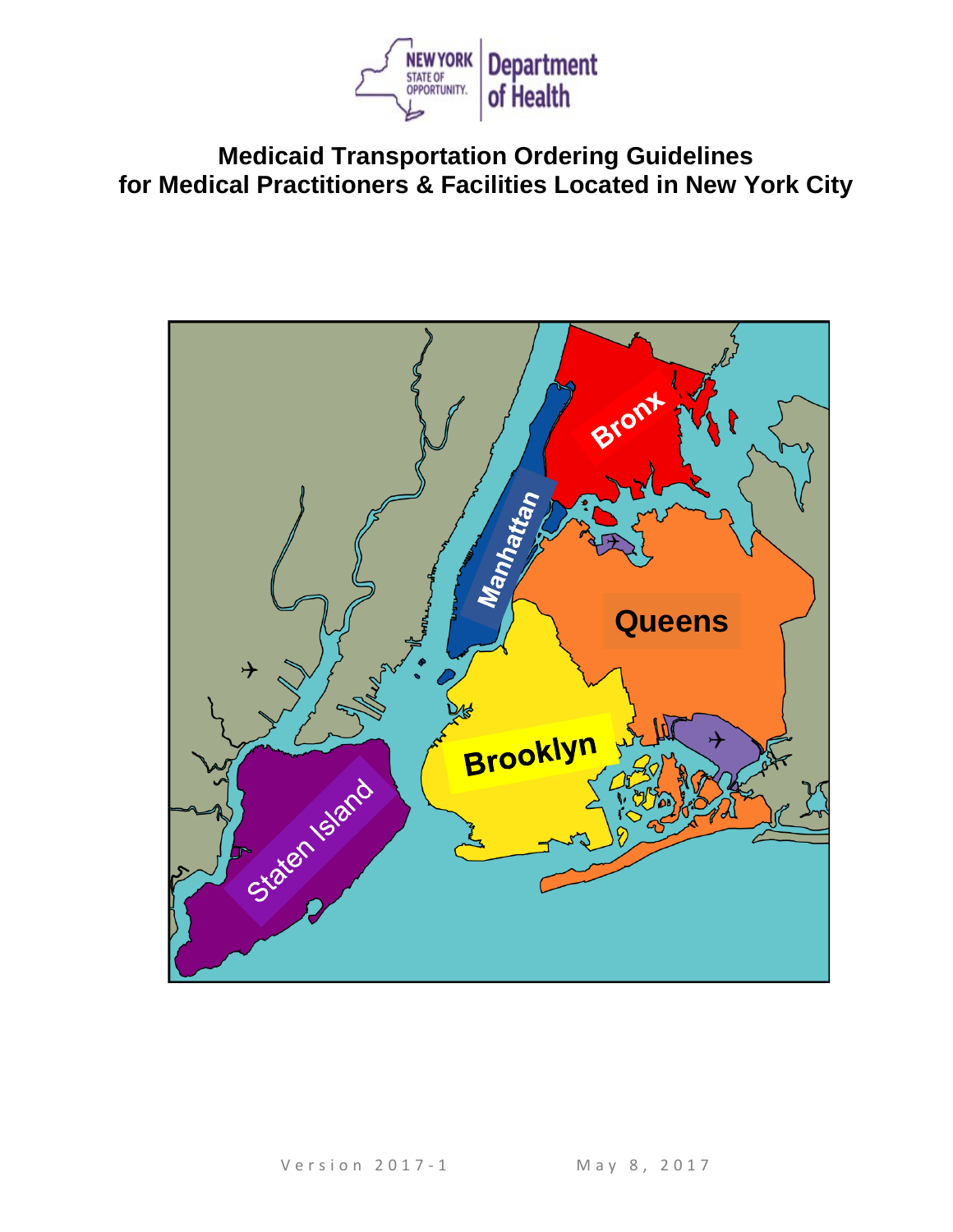

| <b>Table of Contents</b>                                                   |  |
|----------------------------------------------------------------------------|--|
|                                                                            |  |
|                                                                            |  |
|                                                                            |  |
|                                                                            |  |
|                                                                            |  |
|                                                                            |  |
|                                                                            |  |
|                                                                            |  |
|                                                                            |  |
|                                                                            |  |
|                                                                            |  |
| Scheduling Transportation for Urgent Medical Care & Hospital Discharges  9 |  |
|                                                                            |  |
|                                                                            |  |
|                                                                            |  |
|                                                                            |  |
|                                                                            |  |
|                                                                            |  |
|                                                                            |  |
|                                                                            |  |
|                                                                            |  |
|                                                                            |  |
|                                                                            |  |
|                                                                            |  |
|                                                                            |  |
|                                                                            |  |
|                                                                            |  |
|                                                                            |  |
|                                                                            |  |
|                                                                            |  |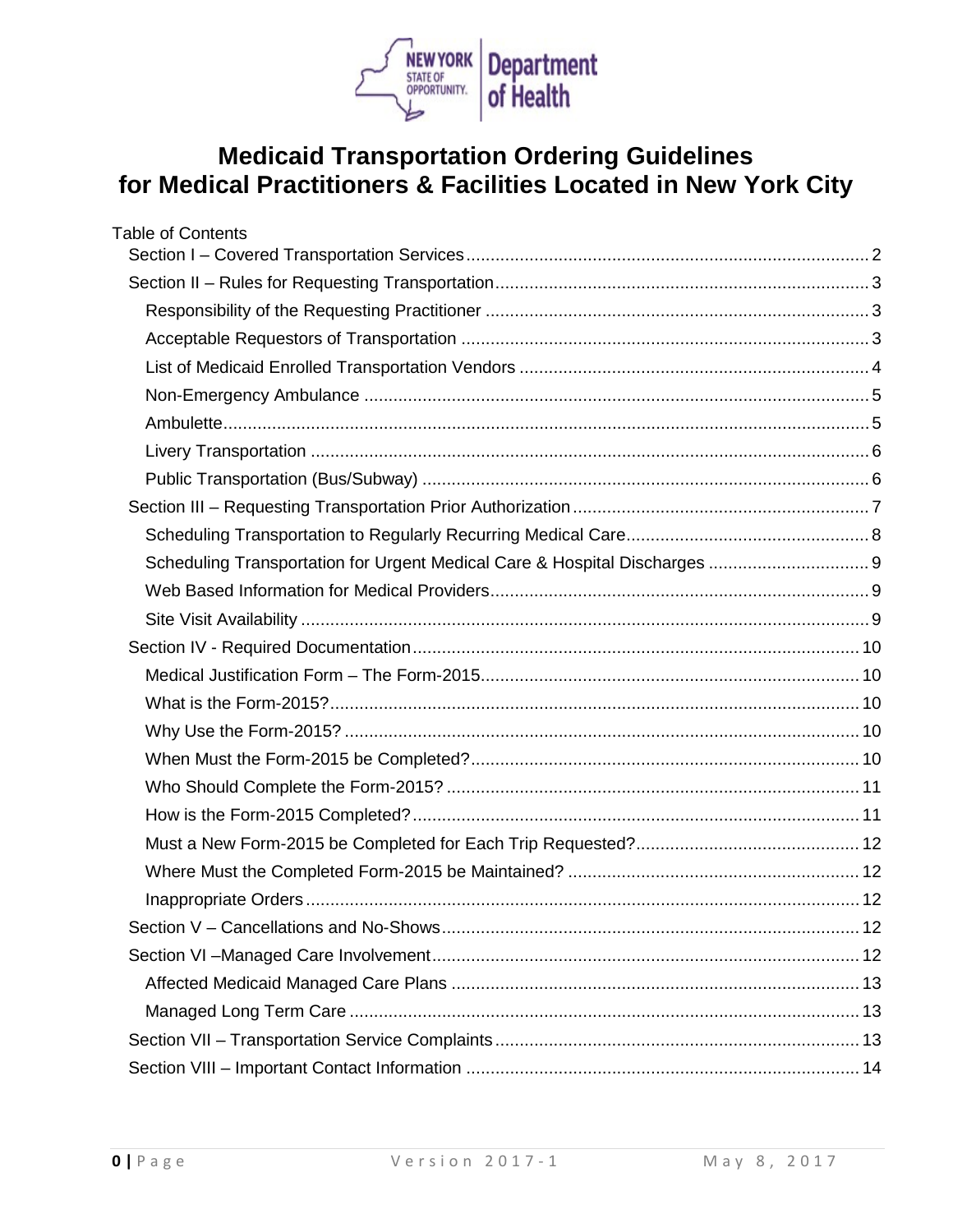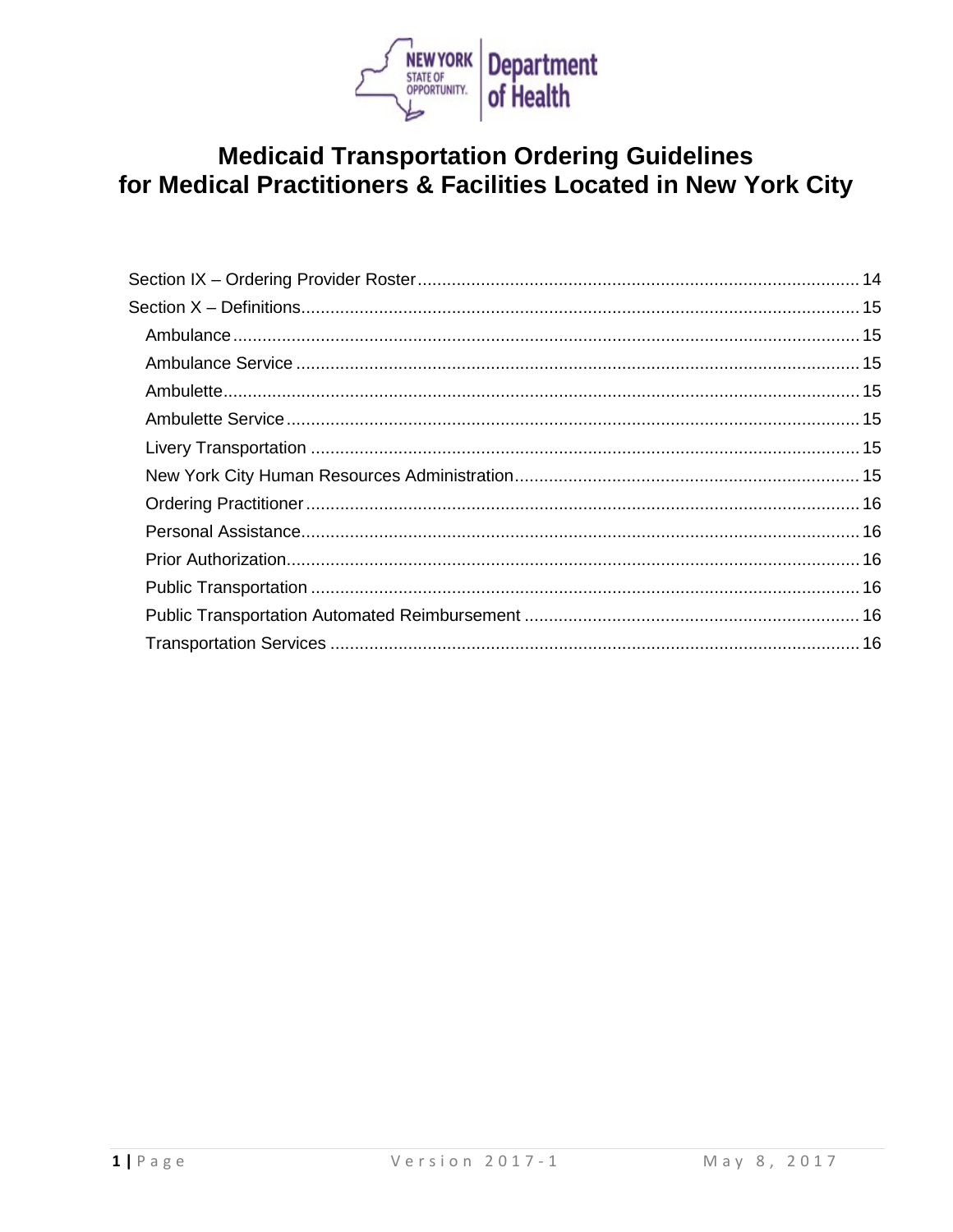

Medicaid covers the transportation of eligible, enrolled persons who need transportation to and from Medicaidcovered services. When traveling to medical appointments, a Medicaid enrollee must use the same mode of transportation as used to carry out the activities of daily life. For most New York City residents, this mode is bus or subway. However, for some Medicaid enrollees, a medical condition necessitates another form of transportation, such as a livery vehicle\*. In these circumstances, Medicaid will pay for the **least costly, most medically appropriate level of transportation** to and from services covered by the Medicaid Program. (To determine whether a medical service is a Medicaid-covered service, please contact the [Transportation Unit.](mailto:medtrans@health.ny.gov))

#### Covered non-emergency transportation services include:

- Public transportation;
- Livery;
- Ambulette; and
- Ambulance.

\*For all levels of service other than mass transportation, a Form-2015 must be completed and be kept on file.

## <span id="page-3-0"></span>**Section I – Covered Transportation Services\_\_\_\_\_\_\_\_\_\_\_\_\_\_\_\_\_\_\_\_\_\_\_\_\_\_\_**







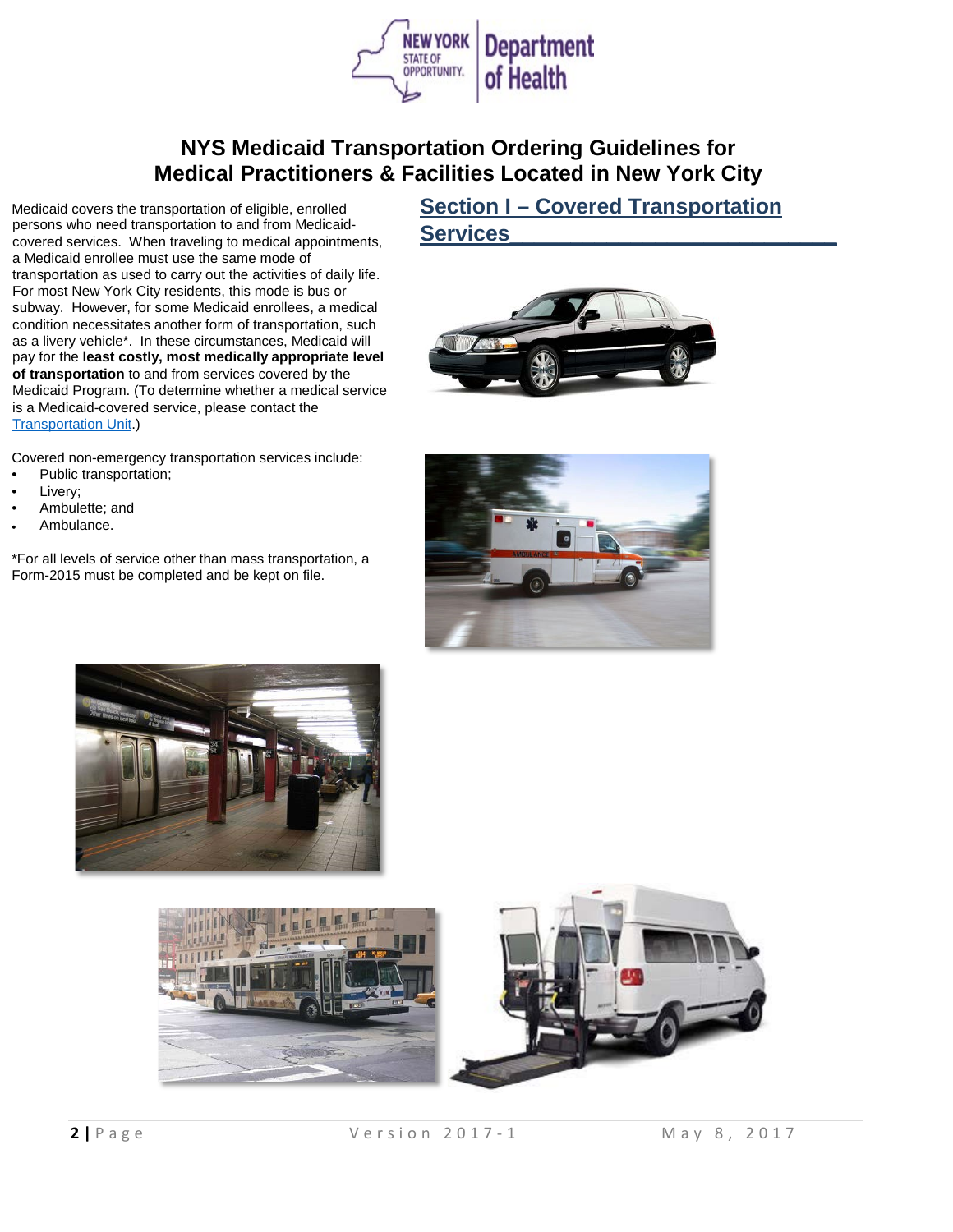

## <span id="page-4-0"></span>**Section II – Rules for Requesting Transportation\_\_\_\_\_\_\_\_\_\_\_\_\_\_\_\_\_\_\_\_\_\_\_**

Enrollees who have reasonable access to a mode of transportation used for the normal activities of daily life, e.g., shopping and recreational events, are expected to use this same mode to travel to and from medical appointments when that mode is available. For most residents of New York City, this mode is usually public transportation.

Medicaid may restrict payment for transportation if it is determined that the enrollee:

- Chose to go to a distant medical provider although services were available locally;
- Could have taken a less expensive form of transportation but opted to take the more costly transportation.

In either case above, if the enrollee can demonstrate specific circumstances justifying payment, then reimbursement can be **considered**.

### <span id="page-4-1"></span>*Responsibility of the Requesting Practitioner\_\_\_\_\_\_\_\_\_\_\_\_\_\_\_\_\_\_\_\_\_\_\_\_\_\_\_\_\_\_\_\_\_\_\_\_\_\_\_\_\_\_\_\_*

Medical practitioners and/or facilities requesting livery, ambulette, or non-emergency [ambulance](#page-16-1) services are responsible for requesting the **medically appropriate** mode of transportation for the Medicaid enrollee. A basic consideration for this should be the enrollee's current level of mobility and functional independence.

The requested mode must be the most cost effective mode as justified by the enrollee's **current** medical condition. For example, if the enrollee does not require personal assistance but cannot walk to the nearest public transportation, then livery service (not ambulette transportation), should be requested.

Enrollees travelling for medical care and services are expected to use public transit if they use public transit for normal activities of daily living. Enrollees who use public transit for normal activities of daily living and live no more than ½ mile from their medical destination are not eligible to receive reimbursement for subway or bus travel with Medicaid-funded MetroCards. Reimbursements for Medicaid-funded MetroCards are reserved only for those enrollees who use public transit traveling to a medical destination and reside more than  $\frac{1}{2}$  mile from the medical destination.

Some enrollees may require a livery service to access medical services due to some disabling condition. For these enrollees, medical practitioners will be asked by the Department's Transportation Manager and Medical Answering Services to submit compelling medical justification for livery transportation.

**Any medical practitioner or entity requesting transportation on the practitioner's behalf that requests transportation services deemed not to meet the above rules may be sanctioned according to [18 NYCRR §515.3.](https://regs.health.ny.gov/content/section-5153-authority-sanction)**

### <span id="page-4-2"></span>*Acceptable Requestors of Transportation\_\_\_\_\_\_\_\_\_\_\_\_\_\_\_\_\_\_\_\_\_\_\_\_\_\_\_\_\_\_\_\_\_\_\_\_\_\_\_\_\_\_\_\_\_*

Medicaid-enrolled medical providers enrolled in the categories of service indicated in the following table may request prior approval of transportation services on behalf of Medicaid enrollees.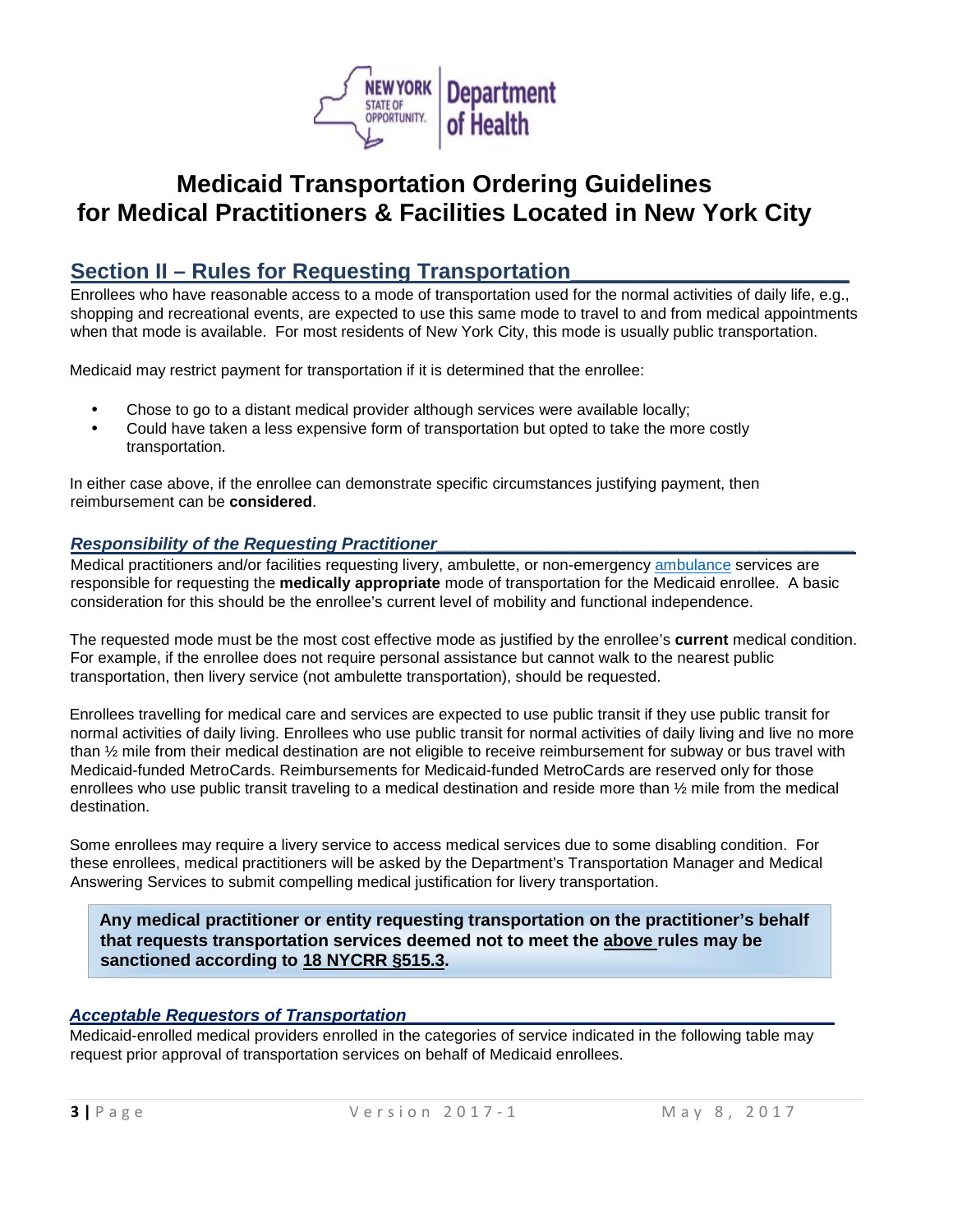

| <b>Category</b><br><b>of</b> | <b>Provider Type</b>                          | <b>Category</b><br><b>of</b> | <b>Provider Type</b>                         |
|------------------------------|-----------------------------------------------|------------------------------|----------------------------------------------|
| <b>Service</b>               |                                               | <b>Service</b>               |                                              |
| 0010                         | <b>Shared Health Facility</b>                 | 0382                         | Long Term Care Health Related Facility       |
| 0020                         | <b>Dental Group</b>                           | 0383                         | Long Term Care Day Care                      |
| 0046                         | Physician Group                               | 0384                         | ICF for Developmentally Disabled             |
| 0052                         | Midwife Group                                 | 0385                         | Mental Retardation: Outpatient Services      |
| 0058                         | <b>Clinical Psychologist Group</b>            | 0386                         | Nursing Home Sponsored HHA Professional Svcs |
| 0090                         | Multi-type Group Services                     | 0388                         | Long Term Home Health Care                   |
| 0160                         | Free-Standing Diagnostic & Treatment Center   | 0389                         | LTC: Ordered Ambulatory (Other than Labs)    |
| 0163                         | Ordered Ambulatory (Other than Labs)          | 0403                         | Salaried Optician                            |
| 0165                         | Hospice                                       | 0404                         | Self-Employed Optician                       |
| 0180                         | <b>Dental School</b>                          | 0421                         | <b>Salaried Optometrist</b>                  |
| 0200                         | <b>Dental Service</b>                         | 0422                         | Self-Employed Optometrist                    |
| 0220                         | Prepaid Capitation Plan                       | 0460                         | Physician                                    |
| 0260                         | Free-Standing Home Health Ag Professional Svc | 0461                         | Physician: CHAP Practitioner                 |
| 0267                         | <b>Assisted Living Program</b>                | 0462                         | Registered Physician's Assistant             |
| 0268                         | <b>OMH-Certified Rehabilitation Facility</b>  | 0463                         | Physician                                    |
| 0269                         | <b>HHAS: OMR/DD Waiver Services</b>           | 0469                         | <b>Nurse Practitioner</b>                    |
| 0282                         | Hos Svc: Ordered Ambulatory (Other than Labs) | 0500                         | Podiatrist                                   |
| 0284                         | Hos Svc: Home Care Program                    | 0525                         | Midwife                                      |
| 0285                         | <b>Inpatient Facility</b>                     | 0580                         | <b>Clinical Psychologist</b>                 |
| 0286                         | <b>Skilled Nursing Facility</b>               | 0621                         | <b>Occupational Therapist</b>                |
| 0287                         | Hos Svc: Hospital Base Outpatient Services    | 0622                         | <b>Physical Therapist</b>                    |
| 0289                         | Hos Svc: Health Related Facility              | 0623                         | Speech Therapist                             |
| 0325                         | Audiologist                                   | 0626                         | Respiratory Therapist                        |
| 0381                         | Long Term Care Skilled Nursing Facility       | 0627                         | Respiratory Therapist Technician             |

Questions regarding the category of service in which a practitioner or facility has enrolled may be referred to Computer Sciences Corporation at (800) 343-9000.

### <span id="page-5-0"></span>*List of Medicaid Enrolled Transportation Vendors\_\_\_\_\_\_\_\_\_\_\_\_\_\_\_\_\_\_\_\_\_\_\_\_\_\_\_\_\_\_\_\_\_\_*

<span id="page-5-1"></span>A list of Medicaid-enrolled transportation vendors, by service and/or borough, is available online at: [https://www.medanswering.com/page.taf?ID=278.](https://www.medanswering.com/page.taf?ID=278)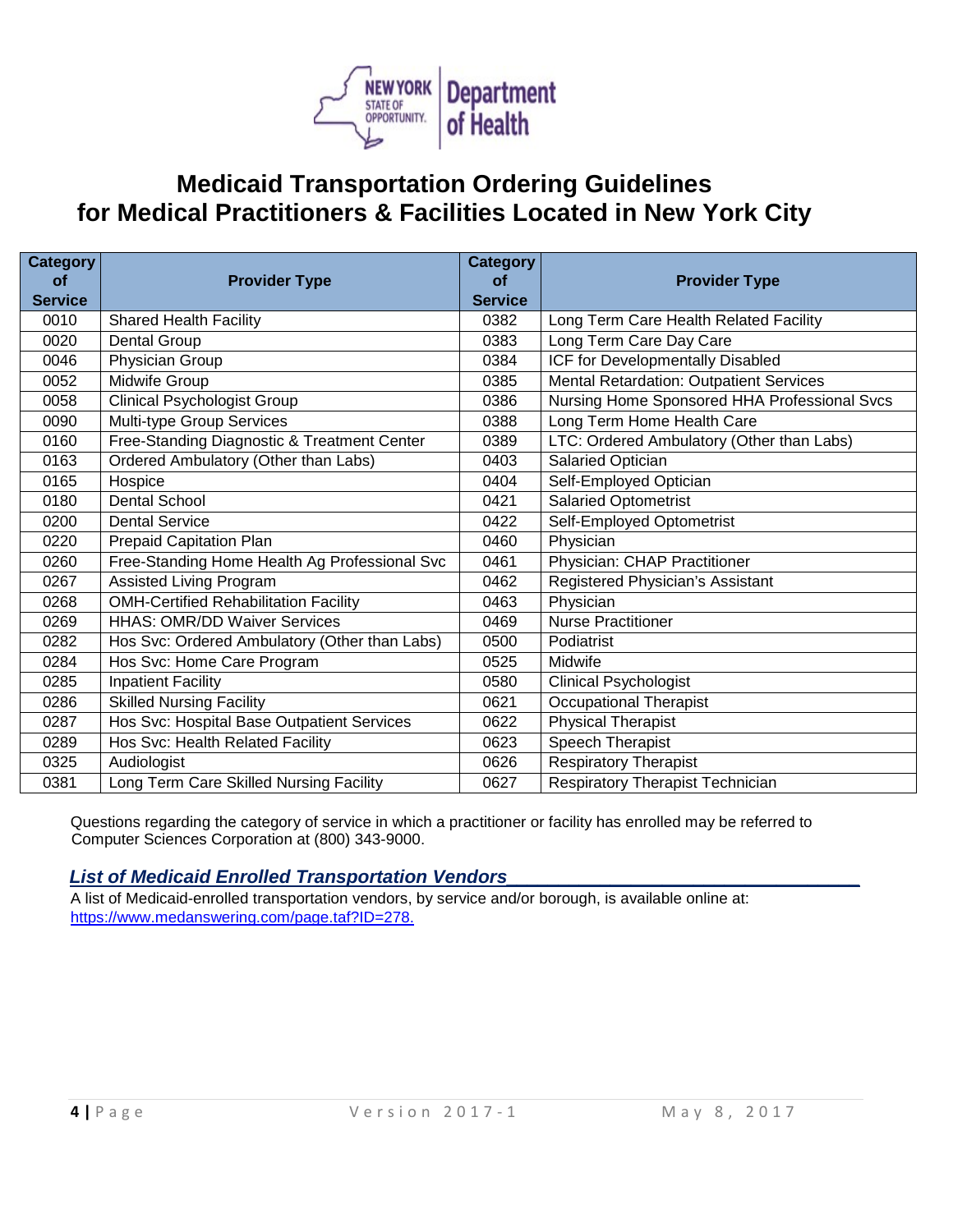

### *Non-Emergency Ambulance\_\_\_\_\_\_\_\_\_\_\_\_\_\_\_\_\_\_\_\_\_\_\_\_\_\_\_\_\_\_\_\_\_\_\_\_\_\_\_\_\_\_\_\_\_\_\_\_\_\_\_\_*

Generally, [ambulance service](#page-16-2) is requested when a Medicaid enrollee needs to be transported in a recumbent position (i.e., lying down) and/or is in need of medical attention while en route to their medical appointments.

A request for prior approval **must** be supported by justification from a practitioner who is the Medicaid enrollee's:

- Attending physician;
- Physician's assistant; or
- Nurse practitioner.

### <span id="page-6-0"></span>*[Ambulette\\_](#page-16-2)\_\_\_\_\_\_\_\_\_\_\_\_\_\_\_\_\_\_\_\_\_\_\_\_\_\_\_\_\_\_\_\_\_\_\_\_\_\_\_\_\_\_\_\_\_\_\_\_\_\_\_\_\_\_\_\_\_\_\_\_\_\_\_\_\_\_*

[Ambulette service](#page-16-3) is door-through-door; from the enrollee's home through the door of the medical appointment. [Personal assistance](#page-17-1) by the staff of the ambulette company is required by the Medicaid Program in order to bill for the provision of ambulette service. Personal assistance by the staff of the transportation company is required by the Medicaid Program and consists of the rendering of physical assistance to the ambulatory and non-ambulatory (wheelchair-bound) Medicaid enrollees in:

**note in the patient's medical record the Medicaid enrollee's condition that qualifies the use of ambulance transportation.** 

**Note: The ordering practitioner must** 

**If personal assistance is not necessary and/or not provided, then livery service should be requested.**

- Walking, climbing or descending stairs, ramps, curbs, or other obstacles;
- Opening and closing doors;
- Accessing an ambulette vehicle; and
- The moving of obstacles as necessary to assure the safe movement of the Medicaid enrollee.

There is no separate reimbursement for the escort of a Medicaid enrollee. Necessary escorts are to be provided by the ambulette service at no additional or enhanced charge.

*The Medicaid Program does not limit the number of stairs or floors in a building that a provider must climb in order to deliver personal assistance to a Medicaid enrollee.* The ambulette provider is required to provide personal assistance and door-through-door service at no additional or enhanced charge. This means the staff must transport the enrollee from his/her front door (including apartment door, nursing home room, etc.) no matter where it is located; to the door of the medical practitioner from whom the enrollee is to receive Medicaid-covered medical services no matter where it is located.

Ambulettes may also provide livery (curb-to-curb) service and will transport livery-eligible enrollees in the same vehicle as ambulette-eligible enrollees. The only Medicaid provider enrollment requirement that ambulette services need to meet is the proper authority and licensure to operate as an ambulette service.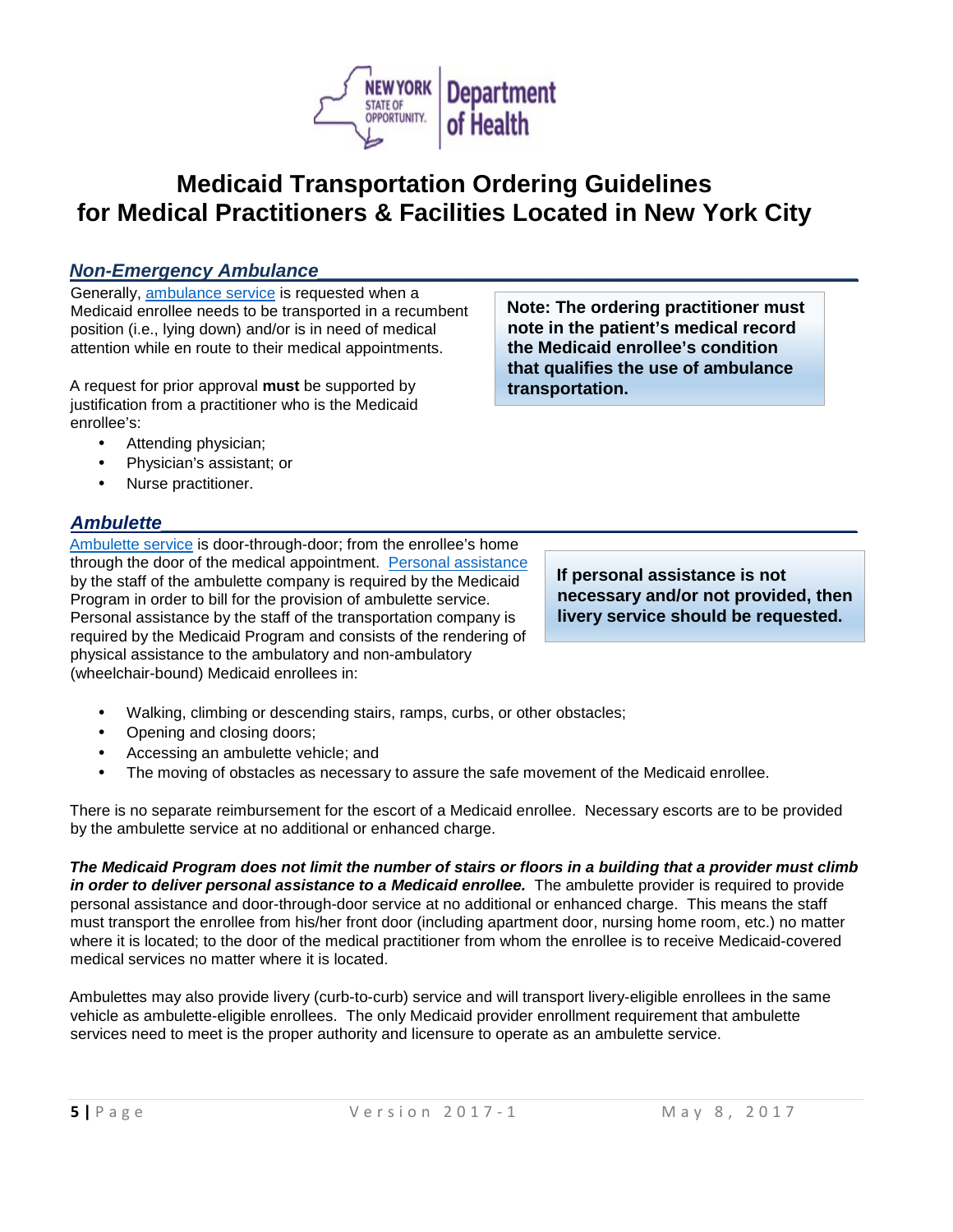

A request for prior approval of ambulette transportation must be supported by justification from a practitioner who is the Medicaid enrollee's:

- Attending physician;
- Physician's assistant;
- Nurse practitioner;
- Dentist:
- Optometrist;
- Podiatrist; or
- Other type of medical practitioner designated by the district and approved by the Department.

Ambulette transportation may be ordered if any of the following conditions is present:

- The Medicaid enrollee needs to be transported in a recumbent position and the ambulette service is able to accommodate a stretcher;
- The Medicaid enrollee is wheelchair-bound and is unable to use a taxi, livery service, bus or private vehicle;
- The Medicaid enrollee has a disabling physical condition which requires the use of a walker or crutches and is unable to use a taxi, livery service, bus or private vehicle;
- An otherwise ambulatory Medicaid enrollee requires radiation therapy, chemotherapy, or dialysis treatments which result in a disabling physical condition after treatment, making the enrollee unable to access transportation without [personal assistance](#page-17-1) provided by an ambulette service;
- The Medicaid enrollee has a disabling physical condition other than one described above or a disabling cognitive condition requiring personal assistance provided by an ambulette service; and,
- The ordering practitioner certifies in a manner designated by the Department that the Medicaid enrollee cannot be transported by livery service, bus or private vehicle and there is a need for ambulette service.

### <span id="page-7-0"></span>Livery Transportation

[Livery transportation](#page-16-4) is curb-to-curb service. A request for prior authorization for transportation by New York City livery services must be supported by justification from a practitioner who is the Medicaid enrollee's:

> **Note: The ordering practitioner must record and justify in the patient's medical record the Medicaid enrollee's condition that**

- Attending physician;
- Physician's assistant;
- Nurse practitioner:
- Dentist;
- Optometrist;
- Podiatrist; or
- 

**qualifies the use of livery transportation.**

• Other type of medical practitioner designated by the district and approved by the Department.

### <span id="page-7-1"></span>*Public Transportation (Bus/Subway)*

Most Medicaid enrollees in New York City regularly use public transit. Accordingly, as the enrollee's current medical condition permits, the Medicaid program **expects** that New York City Medicaid enrollees will use public transit if their residence and medical appointment are within  $\frac{1}{2}$  mile of a bus or subway stop.

**qualifies the use of ambulette transportation.**

**Note: The ordering practitioner must record and justify in the patient's medical record the Medicaid enrollee's condition that**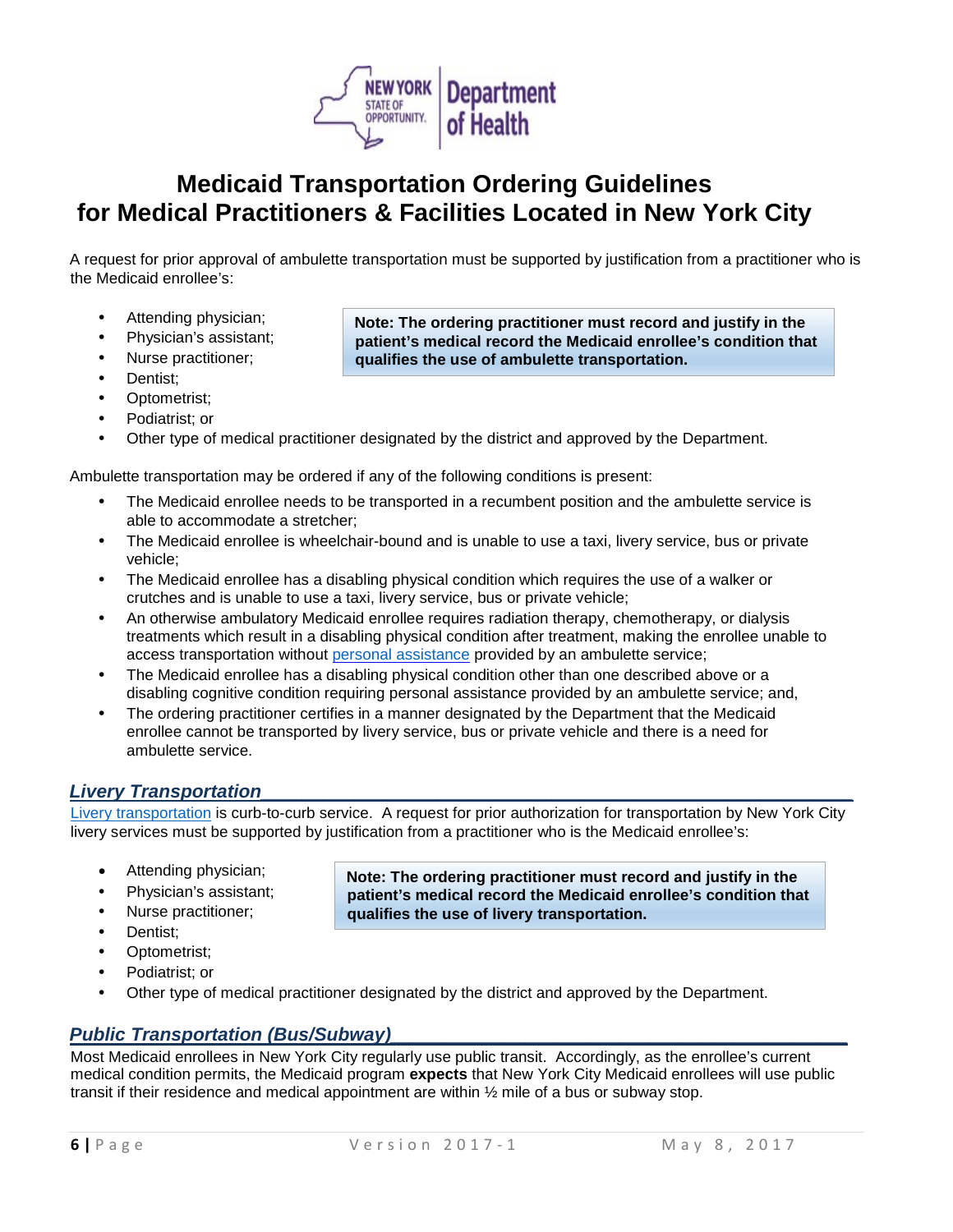

The Department of Health has established a web-based application in which Medicaid-enrolled facilities and practitioners may voluntarily participate called PTAR (Public Transportation Automated Reimbursement). PTARparticipating facilities and practitioners purchase MetroCards directly from the Metropolitan Transit Authority when a Medicaid-enrolled patient uses public transit to travel to a Medicaid-covered medical appointment. The participating facility/practitioner distributes a pre-paid MetroCard directly to the enrollee. The facility/practitioner then data-enters patient-identifying information into PTAR. Based upon the information collected, a dollar-fordollar reimbursement is paid by the State to the facility/practitioner.

To learn more about PTAR, please visit Medical Answering Services' website at [www.medanswering.com,](http://www.medanswering.com/) click on NYC Medicaid Rides and then click on PTAR. You can also e-mail Medical Answering Services' outreach staff at [NYC\\_outreach@medanswering.com.](mailto:NYC_outreach@medanswering.com)

To enroll in PTAR, please complete the [Provider Profile Application,](http://www.nycmedicaidride.net/en-us/medicalpractitioners/downloads.aspx) available online at [https://www.medanswering.com/documents/Doc-MAS\\_Public\\_Site--2017-03-29-11-22-31.pdf](https://www.medanswering.com/documents/Doc-MAS_Public_Site--2017-03-29-11-22-31.pdf) or by emailing the Transportation Unit at [medtrans@health.ny.gov.](mailto:medtrans@health.ny.gov)

Onsite PTAR training is available from Medical Answering Services' Outreach staff. If interested in receiving PTAR training, please send an email to [NYC\\_Outreach@Medanswering.com.](mailto:NYC_Outreach@Medanswering.com)



## <span id="page-8-0"></span>**Section III – Requesting Transportation Prior Approval**

When the Medicaid Program was established in the 1960s, the federal government recognized that unless needy individuals could actually get to and from providers of medical services, the entire goal of the Medicaid Program is inhibited at the start. As a result, states are required under federal regulations to assure necessary transportation for Medicaid enrollees to and from medical services. The federal government also provided authority for states to ensure the provision of this transportation to Medicaid enrollees with federal financial participation in the cost of these services under the Medicaid Program.

The New York State Medicaid Program covers the transportation of eligible, enrolled persons who need transportation to and from Medicaid-covered services. All transportation must be prior authorized for payment.

When traveling to medical appointments, a Medicaid enrollee is expected to use the same mode of transportation as used to carry out the activities of daily life. For most New York City residents, this mode is bus or subway. However, for some Medicaid enrollees, their current medical condition necessitates another form of transport. In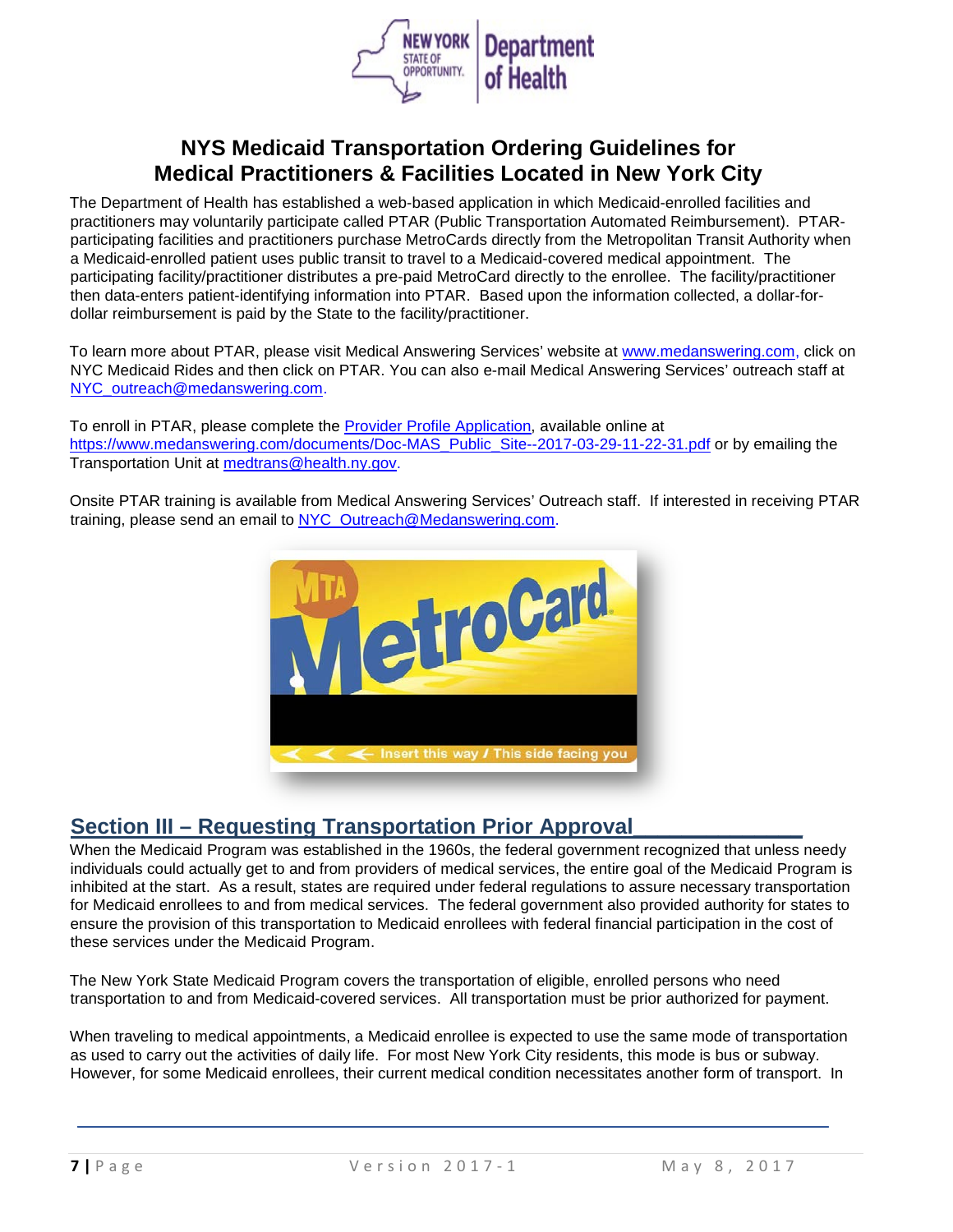

these circumstances, Medicaid will pay for the **least costly, most medically appropriate** level of transportation to and from services covered by the Medicaid Program.

Scheduling Transportation to Routine Medical Care

Routine medical care includes those appointments that are occasional or episodic. Medical providers have the following options for the requesting of Medicaid transportation to routine medical care:

- 1. Call Medical Answering Services at **(844) 666-6270** between the hours of 7:00 a.m. and 6:00 p.m. Monday through Friday.
- 2. Visit MAS' website at [https://www.medanswering.com.](https://www.medanswering.com/)

**Routine trips should be requested at least three (3) business days in advance of an appointment to ensure proper routing time for the transportation vendor.** 

### <span id="page-9-0"></span>**Scheduling Transportation to Regularly Recurring Medical Care\_**

Regularly recurring medical care is that care which is provided to enrollees at a set schedule over a period of time. Typically, this means the enrollee will incur several trips per week to a single destination for at least three (3) months in duration. Dialysis, for example, is considered regularly recurring treatment.

> **Standing order transportation should be requested at least three (3) business days in advance of an appointment to ensure proper routing time for the transportation vendor.**

To schedule transportation for regularly recurring medical care, a medical provider may:

1. Call Medical Answering Services at **(844) 666-6270** between the hours of 7:00 a.m. and 6:00 p.m. Monday through Friday.

**Fax** the Standing Order form to (315) 299-2786. Standing Order forms are also available online at [https://www.medanswering.com/page.taf?ID=278.](https://www.medanswering.com/page.taf?ID=278)

Once the standing order is scheduled in Medical Answering Services' system, it is scheduled for six (6) months, therefore, there is no need to contact Medical Answering Services again within the six-month period unless the patient's mobility level changes. For example, Mr. Smith was able to ride in an ambulette to his dialysis treatment in May and the facility requested transportation for six months, through August. Mr. Smith experienced a debilitating stroke in late May, and now requires stretcher transportation to dialysis. The facility must contact Medical Answering Services to request that Mr. Smith's transportation modality be changed to better reflect his current mobility status.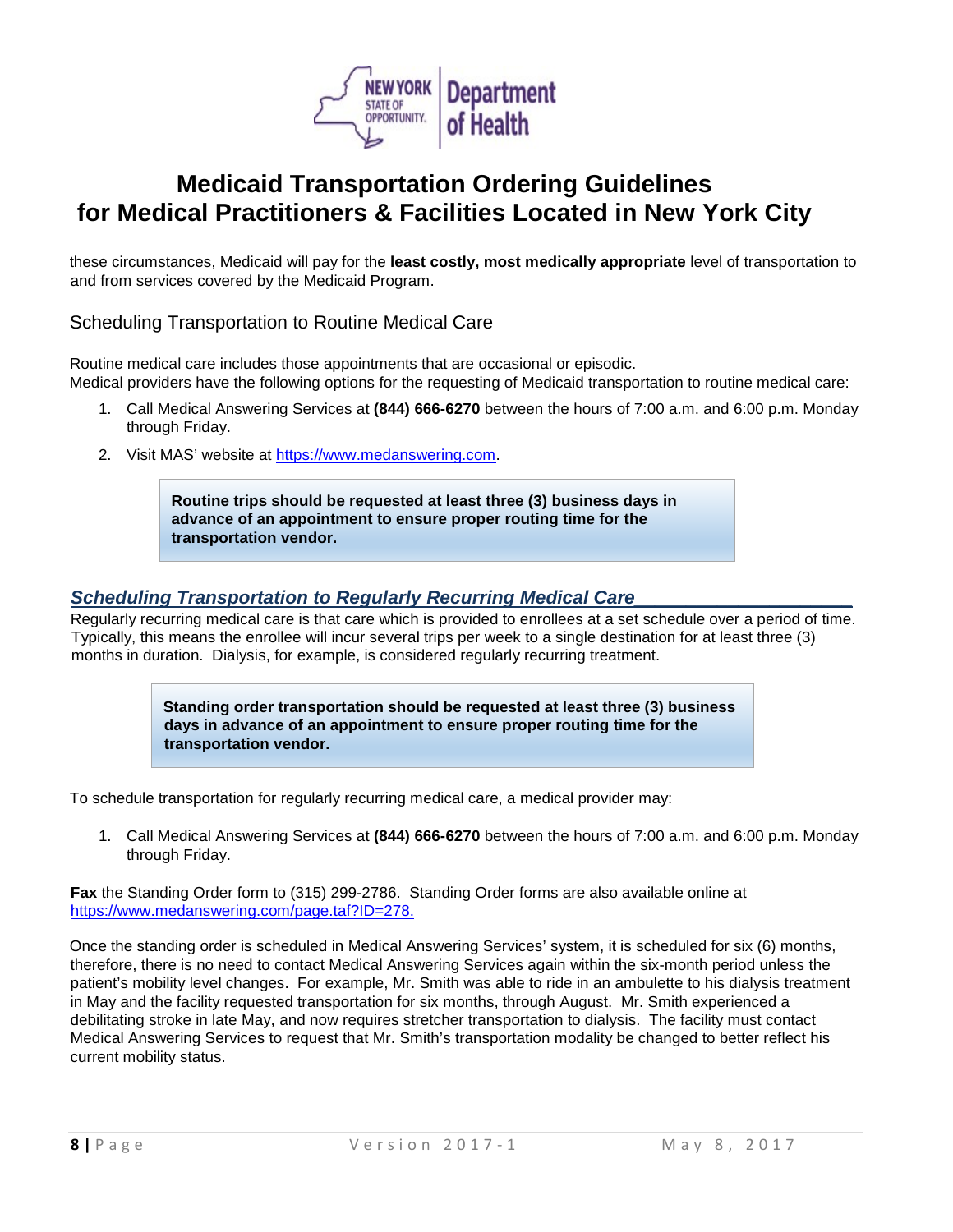

Near the end of each six-month approval period, Medical Answering Services will fax to the facility or program an enrollee roster for recertification. This recertification confirms updated address and contact information and ensures that the enrollee:

- Still attends treatment at the facility or program on the days originally ordered, and
- Continues to need transportation from the same transportation vendor and modality as originally requested.

#### **Three Day Window**

The Medicaid program requires that both standing order and ad hoc transportation be scheduled at least three (3) *business* days in advance of the appointment, in order to allow the transportation vendor sufficient routing time. The chart below should be used to help medical providers adhere to the three-day window:

| If the appointment is<br>scheduled for: | <b>Contact Medical Answering Services no later than:</b> |  |
|-----------------------------------------|----------------------------------------------------------|--|
| Monday                                  | the Friday before the appointment.                       |  |
| Tuesday                                 | the Friday before the appointment.                       |  |
| Wednesday                               | the Friday before the appointment.                       |  |
| Thursday                                | the Monday before the appointment.                       |  |
| Friday                                  | the Tuesday before the appointment.                      |  |
| Saturday                                | the Wednesday before the appointment.                    |  |
| Sunday                                  | the Thursday before the appointment.                     |  |

#### <span id="page-10-0"></span>Scheduling Transportation for Urgent Medical Care & Hospital Discharges\_

Urgent medical care includes episodic situations in which, while there is no immediate threat to life or limb, the patient must be seen within 24 hours of the request as treatment cannot be delayed. **Hospital discharges and related follow-up appointments are considered urgent.**

When urgent transportation is required, call Medical Answering Services at **(844) 666-6270**. This line is staffed 24 hours per day, 7 days per week.

Please understand that Medical Answering Services may verify with the medical provider that the need for the urgent care exists.

#### <span id="page-10-1"></span>Web Based Information for Medical Providers

The Department strongly encourages staff handling transportation arrangements to consider accessing the Medical Provider Information posted on Medical Answering Services' website. The information is available online at <https://www.medanswering.com/page.taf?ID=278>

#### <span id="page-10-2"></span>*Site Visit Availability*

Medical Answering Services will work with each medical facility to identify best practices and help facilitate the provision of efficient, quality transportation.

To schedule a site visit, please call the Medical Answering Services Outreach Management Team at nyc\_outreach@medanswering.com.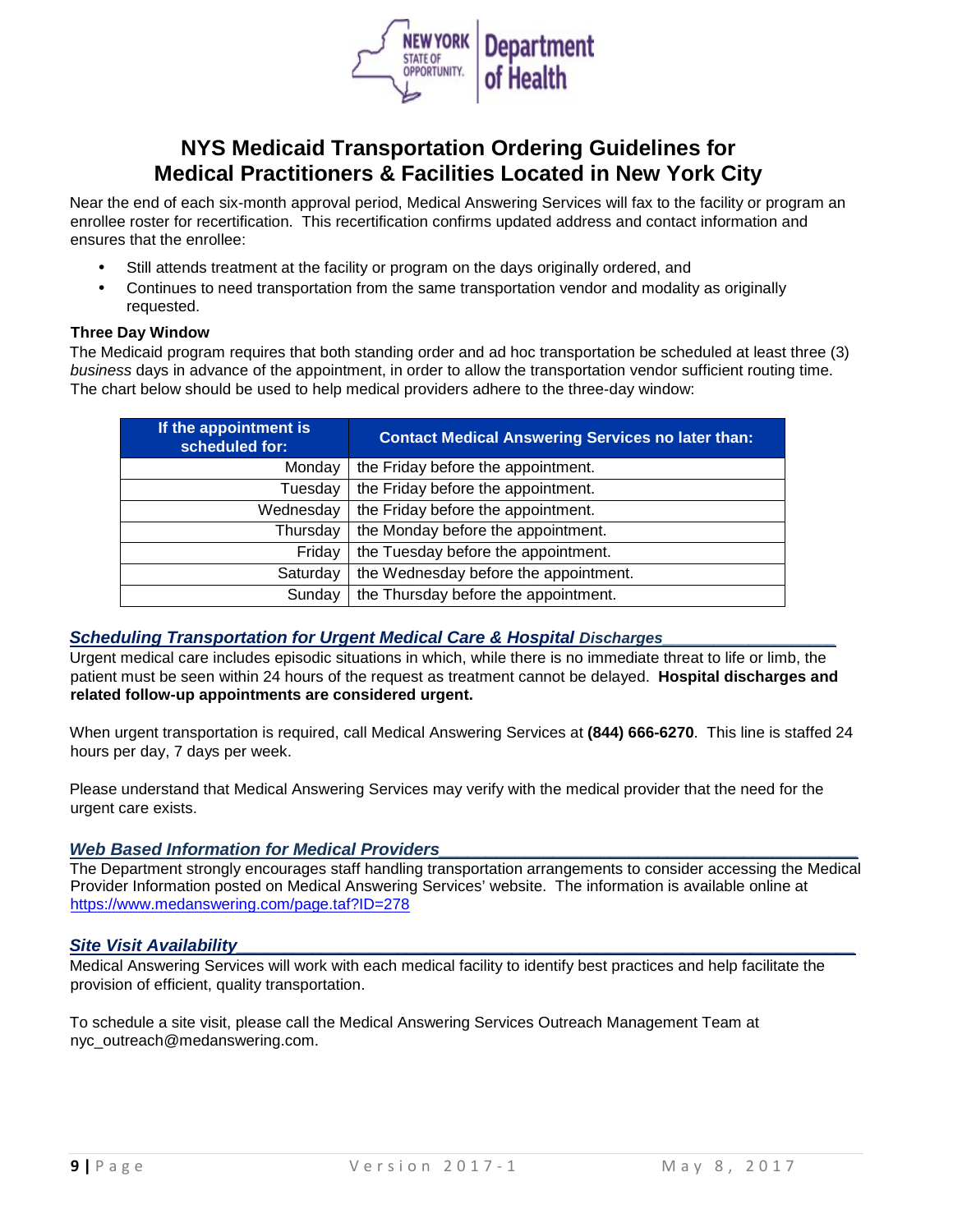

### <span id="page-11-0"></span>**Section IV - Required Documentation\_\_\_\_\_\_\_\_\_\_\_\_\_\_\_\_\_\_\_\_\_\_\_\_\_\_\_\_\_\_\_\_\_**

In cases where a medical practitioner believes that a Medicaid enrollee should use a particular mode of nonemergency transportation, Medicaid guidelines outlined in Title 18 of the New York Code of Rules and Regulations §505.10 (c)(4) indicate that the practitioner:

*"… must note in the [enrollee's] patient record the condition which justifies the practitioner's ordering of ambulette or non-emergency ambulance services."* 

#### <span id="page-11-1"></span>*Medical Justification Form – The Form-2015\_\_\_\_\_\_\_\_\_\_\_\_\_\_\_\_\_\_\_\_\_\_\_\_\_\_\_\_\_\_\_\_\_\_\_\_\_\_\_\_\_\_\_\_\_*

The Form-2015 (formerly referred to as the MAP-2015) may be downloaded online from: www.medanswering.com/NewYorkCityMedicaidRides/forms.

#### <span id="page-11-2"></span>*What is the Form-2015?*

The Form-2015 is the name of the form to be used as a concise justification for requesting livery, ambulette and non-emergency ambulance transportation services for Medicaid enrollees in New York City. The Form-2015 does not replace the requirement for a prior approval. Rather, this Form-2015 is used in conjunction with a prior authorization to support the request to obtain mode of transportation higher than mass transit.

**The standing order request form for standing orders to various treatment types (including adult day health care, chemotherapy, dialysis, mental health, physical therapy, etc.) is available at**  www.medanswering.com/NewYorkCityMedicaidRides/forms.

#### <span id="page-11-3"></span>Why Use the Form-2015?

When traveling to medical appointments, a Medicaid enrollee is expected to use the same mode of transportation as used to carry out the occurrences of day-to-day life. For most New York City residents, this mode is bus or subway (i.e., mass transit). However, for some enrollees, their condition necessitates another form of transport, such as livery or ambulette. In these circumstances, Medicaid will pay for the most **medically appropriate** level of transportation to and from services covered by the Medicaid Program.

In cases where a medical practitioner believes that a Medicaid enrollee should use a particular form of nonemergency transportation, Medicaid guidelines at Title 18 of the New York Code of Rules and Regulations (NYCRR) Section 505.10(c)(4) indicate that:

#### *"The ordering practitioner must note in the [enrollee's] patient record the condition which justifies the practitioner's ordering of ambulette or non-emergency ambulance services."*

The Form-2015 allows medical providers to justify their, at times, complex, request for a particular mode of transportation for a Medicaid enrollee.

#### <span id="page-11-4"></span>*When Must the Form-2015 be Completed?*

The Form-2015 **must** be completed when a patient has a condition that necessitates a mode of transportation other than mass transit.

The Form-2015 is **not** necessary when a patient can use mass transit (i.e., public transportation).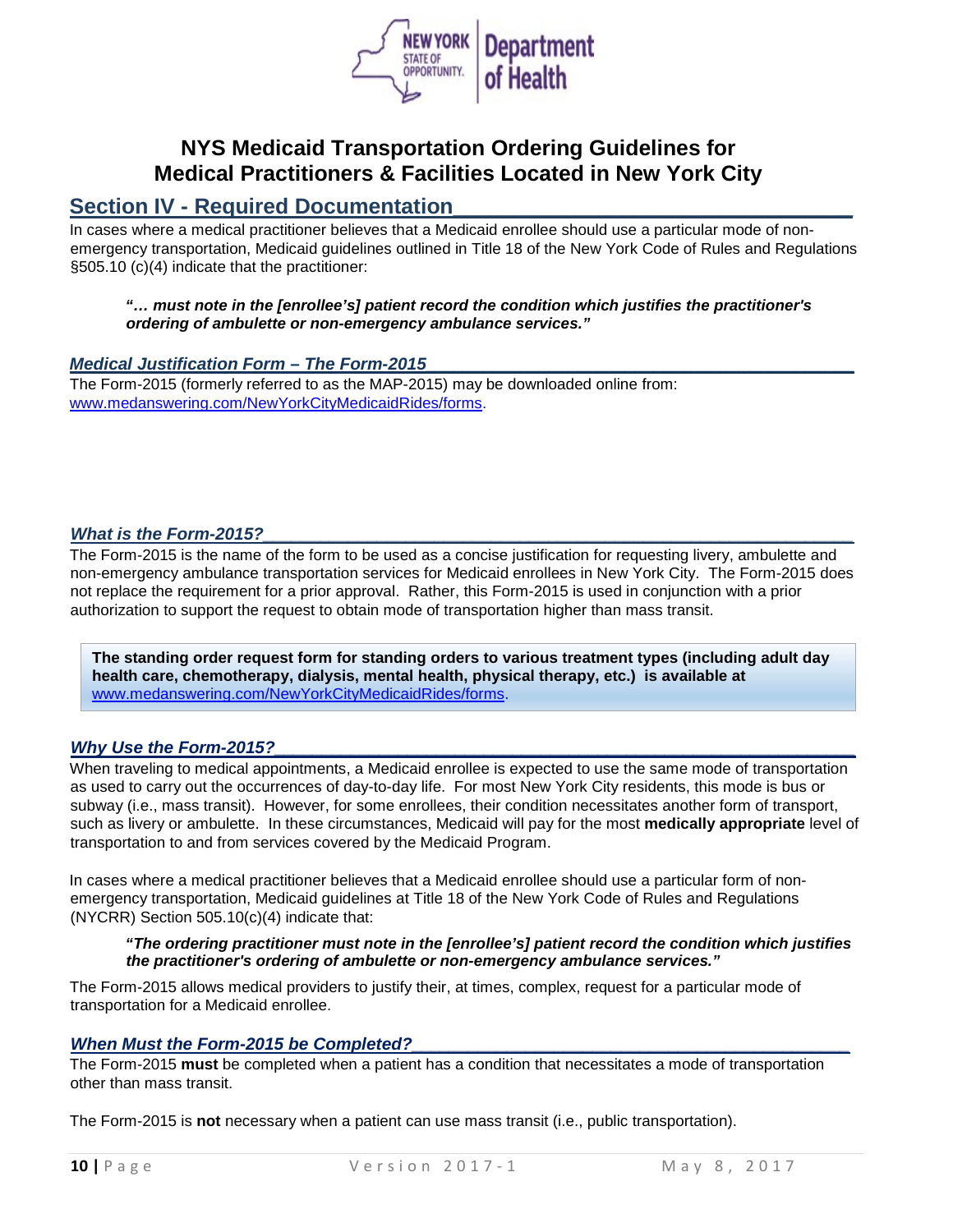

A completed copy of this document must be made available *upon request* to the Department and/or its representatives (including Medical Answering Services).

### <span id="page-12-0"></span>*Who Should Complete the Form-2015? \_\_\_\_\_\_\_\_\_\_\_\_\_\_\_\_\_\_\_\_\_\_\_\_\_\_\_\_\_\_\_\_\_\_\_\_\_\_\_\_\_\_\_\_\_\_\_\_\_*

Practitioners should complete the Form-2015 when requesting non-emergency transportation services on behalf of a New York City Medicaid enrollee. Eligible practitioners are listed below, and in some circumstances, such as with behavioral or mental health needs, a social worker is also able to complete the Form-2015.

> **Note: The ordering practitioner must note in the patient's medical record the Medicaid enrollee's condition that qualifies use of livery transportation.**

- Attending physician;
- Physician's assistant;
- Nurse practitioner;
- Dentist;
- Optometrist;
- Podiatrist; or
- Other type of medical practitioner designated by the district and approved by the Department.

### <span id="page-12-1"></span>*How is the Form-2015 Completed? \_\_\_\_\_\_\_\_\_\_\_\_\_\_\_\_\_\_\_\_\_\_\_\_\_\_\_\_\_\_\_\_\_\_\_\_\_\_\_\_\_\_\_\_\_\_\_\_\_\_\_\_\_*

The Form-2015 requests patient-specific information such as the patient's name, Medicaid enrollee identification number, and space to justify the mobility-related need for the requested mode of transportation. Additionally, there are yes/no questions, including whether the patient uses a wheelchair.

Please consider the information below when completing this document:

- **If the Form-2015 contains no clearly indicated medical justification with a discernable relation to the enrollee's ability to access public transportation, the form will be rejected.**
- If the Form-2015 is not signed, the form will be rejected.
- If the Form-2015 contains only a diagnosis code but no mobility-related description of the enrollee's condition prohibiting utilization of mass transit, the form will be rejected.
- If the Form-2015 lists any of the following in section 2, the form will be rejected:
	- o "Needs assistance;"<br>o "Weak<sup>.</sup>"
	- "Weak:"
	- o "Car service;"
	- o "Medical condition prevents use of public transportation;"
	- o "Bipolar;"
	- o "ABC Ambulette Service;"
	- o "Gets dehydrated easily;"
	- o "Likes to ride alone;"
	- o "Anxiety", and/or
	- o "Will not to show up for program if livery not used"
- The Form-2015 is to be completed in its entirety, if the form is incomplete in any way, it **will** be rejected.
- If a pattern is identified, such as one where Form-2015s submitted by a facility on behalf of several patients all requesting the same transportation mode with similar medical justification and/or diagnoses, the Department will be alerted and the facility required to:
	- o Meet with the Department's contracted transportation manager to discuss the facility's patients' transportation needs and proper completion of the Form-2015, and
	- o Resubmit the Form-2015 containing updated, correct information for the affected patients.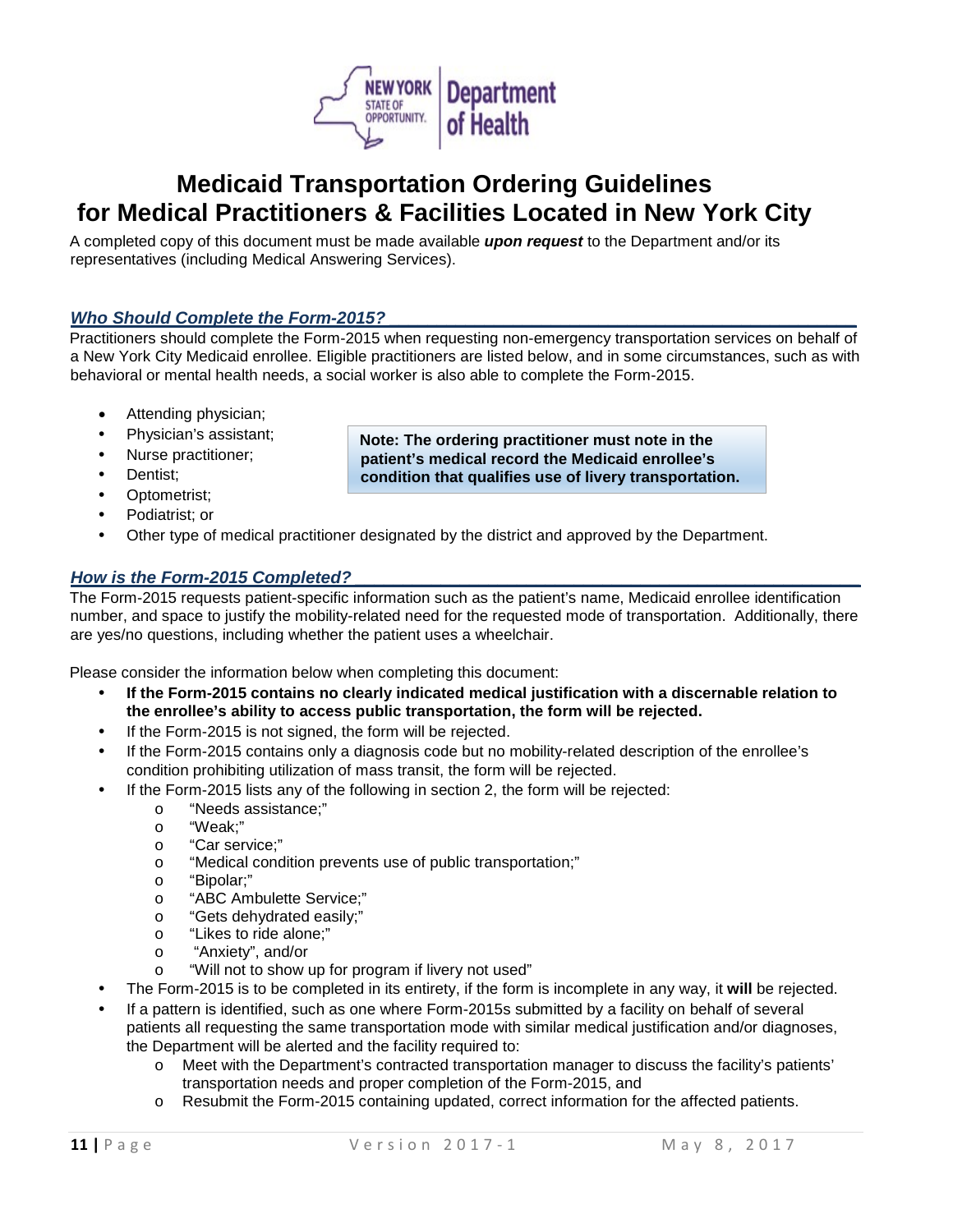

### <span id="page-13-0"></span>*Must a New Form-2015 be Completed for Each Trip Requested?*

No. A justification can cover one trip or multiple trips.

<span id="page-13-1"></span>The Form-2015 should be updated when/if the patient's status changes in any way.

#### *Where Must the Completed Form-2015 be Maintained?\_\_\_\_\_\_\_\_\_\_\_\_\_\_\_\_\_\_\_\_\_\_\_\_\_\_\_\_\_\_\_\_\_\_\_\_*

Once completed, the Form-2015 should be maintained in the Medicaid enrollee's patient record **and** be faxed to Medical Answering Services at 315-299-2786:

If the Form-2015 is completed online, the medical staff should maintain a signed original on file and "attest" online that the physician agrees with the information on the Form-2015.

For more information, please consult Medical Answering Services by calling (844) 666-6270.

#### <span id="page-13-2"></span>*Inappropriate Orders\_\_\_\_\_\_\_\_\_\_\_\_\_\_\_\_\_\_\_\_\_\_\_\_\_\_\_\_\_\_\_\_\_\_\_\_\_\_\_\_\_\_\_\_\_\_\_\_\_\_\_\_\_\_\_\_\_\_\_\_\_\_\_\_\_*

Title 18 of the Official Compilations of Rules and Regulations of New York State and other publications of the Department, including Regulation §504.8(2) require medical providers to **pay restitution** for any direct or indirect monetary damage to the program resulting from improperly or inappropriately requesting services.

The New York State [Office of the Medicaid Inspector General](http://www.omig.ny.gov/) [a](http://www.omig.ny.gov/)udits the requestors of transportation services to ensure that they are in compliance with applicable regulations.

## <span id="page-13-3"></span>**Section V – Cancellations and No-Shows\_\_\_\_\_\_\_\_\_\_\_\_\_\_\_\_\_\_\_\_\_\_\_\_\_\_\_\_\_\_**

A No-Show trip occurs when a transportation vendor is scheduled to pick up a Medicaid enrollee and waits a reasonable time for the enrollee (15 minutes), only to have the enrollee not appear for the service or indicate that they do not need the scheduled transportation on that day at that time. During the trip attestation process, the vendor reports these scheduled trips as a "No-Show." Enrollees exhibiting a pattern of No-Show behavior may be subject to intervention by the Department's transportation manager.

To avoid being labeled a no-show, Medicaid enrollees or their designated agents must call the transportation manager to cancel their scheduled service when it is known to them that they will not need the previously scheduled transportation (including standing order trips). Additionally, if the appointment for which transportation is being cancelled and is rescheduled for the same day or next day, the Medicaid enrollees or their designated agent should contact the transportation vendor directly to notify them of the cancellation.

The transportation manager contact list by county can be accessed online at[:](https://www.emedny.org/ProviderManuals/Transportation/index.aspx) [https://www.emedny.org/ProviderManuals/Transportation/index.aspx.](https://www.emedny.org/ProviderManuals/Transportation/index.aspx)

### <span id="page-13-4"></span>**Section VI –Managed Care Involvement**

Under the Medicaid Redesign Team (MRT) Initiative, the Department is phasing in a Medicaid fee-for-service nonemergency transportation management program under which transportation services are carved out of the Medicaid managed care benefit package. Beginning January 1, 2013, the emergency and non-emergency transportation services were carved out of the mainstream managed care benefit package for managed care enrollees in all New York City boroughs.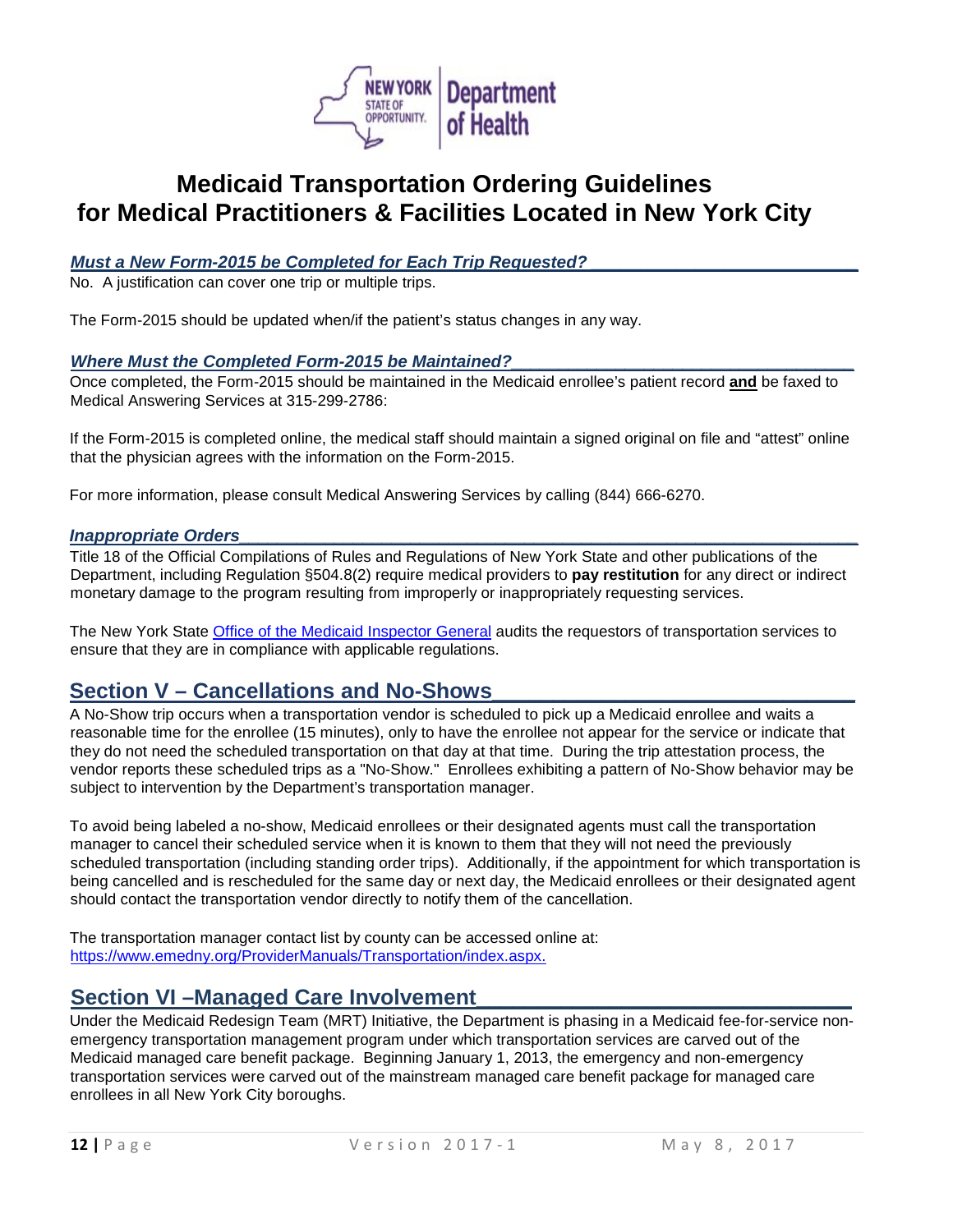

Medical providers and facilities in New York City are advised to follow the processes detailed in this Manual for guidance in securing fee-for-service transportation for Medicaid managed care enrollees.

> **Please note that Managed Long Term Care plans were not impacted by this January 1, 2013 change.**

### <span id="page-14-0"></span>*Affected Medicaid Managed Care Plans\_\_\_\_\_\_\_\_\_\_\_\_\_\_\_\_\_\_\_\_\_\_\_\_\_\_\_\_\_\_\_\_\_\_\_\_\_\_\_\_\_\_\_\_\_\_\_\_\_*

Medical Answering Services will manage trips for members of the following managed care plans.

| <b>Plan Name</b>                                           | <b>Plan Code</b> |
|------------------------------------------------------------|------------------|
| <b>Affinity Health Plan</b>                                | 82               |
| Amida Care                                                 | OD               |
| Emblem Health (formerly HIP of Greater NY)                 | 99               |
| Health Plus (AmeriGroup)                                   | KP               |
| <b>Healthfirst PHSP</b>                                    | <b>SF</b>        |
| Metro Plus                                                 | <b>OM</b>        |
| MetroPlus (Metropolitan Health Plus)                       | 92               |
| Neighborhood Health Providers                              | <b>NP</b>        |
| NYS Catholic Health Plan (Fidelis)                         | <b>SP</b>        |
| United Healthcare Community Plan (formerly AmeriChoice NY) | <b>MO</b>        |
| <b>VNSNY Choice Select</b>                                 | VS               |
| Wellcare of New York                                       | <b>WC</b>        |

#### <span id="page-14-1"></span>*Managed Long Term Care*

Managed Long Term Care (MLTC) is a system that streamlines the delivery of long-term services to chronically ill Medicaid enrollees who wish to maintain their home and community position. MLTC plans cover a variety of services, currently including emergency and non-emergency transportation.

To request transportation services for a Medicaid enrollee participating in a certain MLTC plan, please contact the MLTC plan, **not** MAS. Contact information for plan members is available in the *Managed Care Information Manual,* online at: [https://www.emedny.org/ProviderManuals/AllProviders/index.aspx.](https://www.emedny.org/ProviderManuals/AllProviders/index.aspx)

## <span id="page-14-2"></span>**Section VII – Transportation Service Complaints\_\_\_\_\_\_\_\_\_\_\_\_\_\_\_\_\_\_\_\_\_\_\_**

Transportation vendors operating in New York City must meet various quality standards in order to maintain their status as a New York State Medicaid-enrolled transportation vendor. If you or your patients have any issue or concern about the services provided by a transportation vendor, please call Medical Answering Services at **(844) 666-6270**. This telephone line is staffed 24/7.

Medical Answering Services accepts complaints, including those for:

- Poor driving habits (e.g., speeding, driving while texting);
- Unacceptable vehicle conditions (e.g., dirty seats, broken windows);
- Inappropriate passenger care (e.g., ambulette dropped rider off alone at the curb);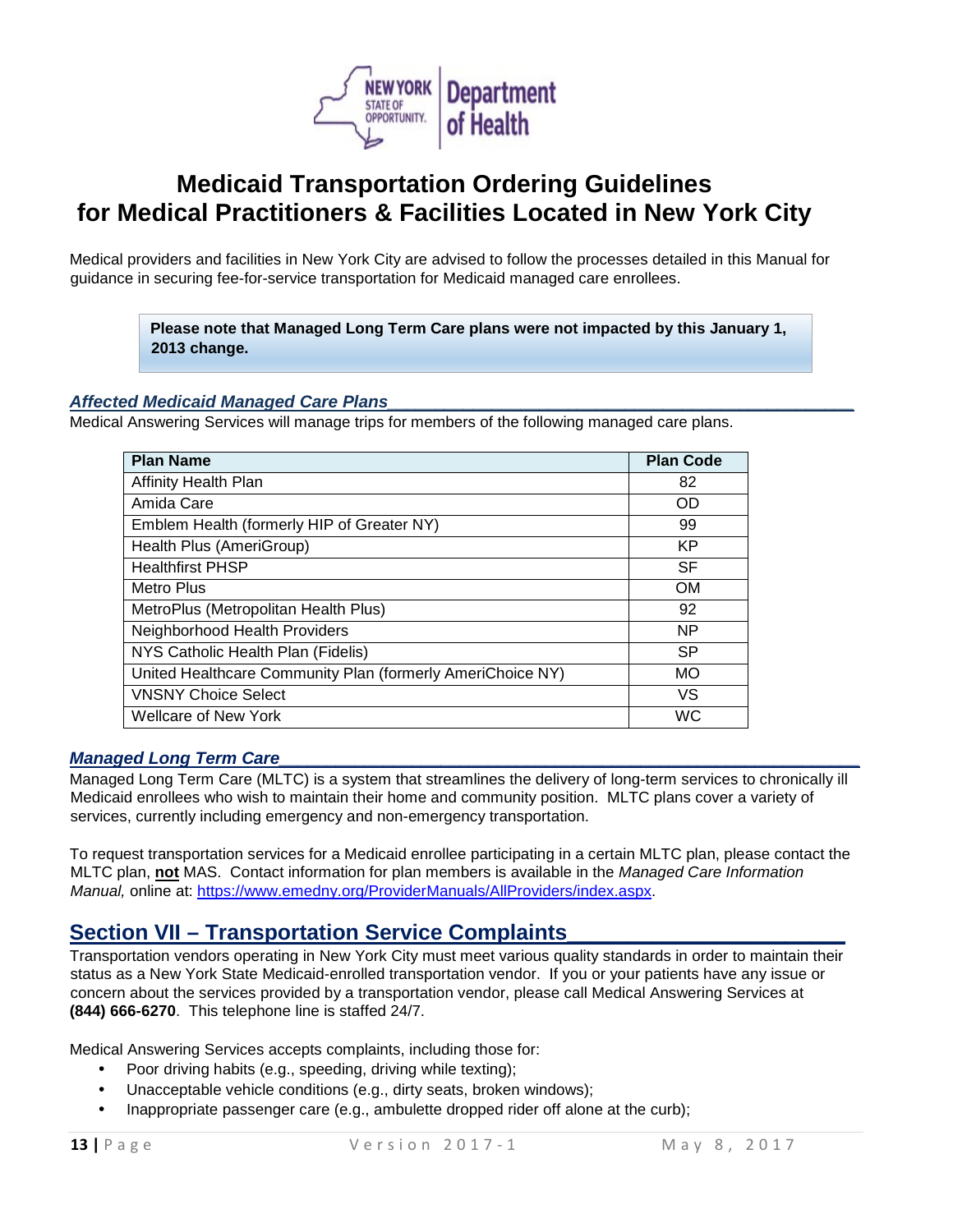

- Unusually/unnecessarily long transports (e.g., what is normally a 20-minute trip took four hours to complete);
- Untimely pickup or discharge (e.g., pickup scheduled for 1:00, but vendor did not arrive until 1:30); or
- Any other situation you find alarming or questionable concerning the transportation of a Medicaid enrollee.

Medical Answering Services will investigate the complaint and follow-up where necessary, and then refer the information to the Department of Health for potential escalation to enforcement agencies such as the New York State Office of the Medicaid Inspector General and/or Department of Transportation and/or the New York City Taxi and Limousine Commission.

To record a complaint about the services covered by a Managed Long Term Care plan or network provider, please consult the Department's website: [http://www.health.ny.gov/health\\_care/managed\\_care/mltc/mltcomplaint.htm.](http://www.health.ny.gov/health_care/managed_care/mltc/mltcomplaint.htm)

## <span id="page-15-0"></span>**Section VIII – Important Contact Information***\_\_\_\_\_\_\_\_\_\_\_\_\_\_\_\_\_\_\_\_\_\_\_\_\_\_\_*

Medical Answering Service Key Personnel can be found at<https://www.medanswering.com/page.taf?ID=278> . Contacts can be viewed by each specific Borough.

## <span id="page-15-1"></span>**Section IX – Ordering Provider Roster**

For a transportation provider to receive prior approval for reimbursement of rendered transportation services, the Medicaid-registered identity of the physician, practitioner, program or facility ordering the transportation **must** be furnished to the Medicaid Program.

When the prior approval request is approved, a copy of the roster containing the prior approval information is sent to the medical practitioner listed as having requested the service. Upon receipt of the roster, the practitioner should review the information to ensure accuracy and that the enrollee(s) on the roster was/were indeed referred by the practitioner having received the roster.

If any of the enrollee(s) on the roster were **not** referred for transportation services by the medical practitioner, or if the medical appointments were cancelled, then a copy of the roster should be sent to Computer Sciences Corporation, with a cover letter explaining that the services for the indicated enrollee(s) were not referred by the practitioner identified on the roster. The roster and cover letter should be sent to:

> **Computer Sciences Corporation ATTN: eMedNY FRAUD P.O. Box 4611 Rensselaer, New York 12144**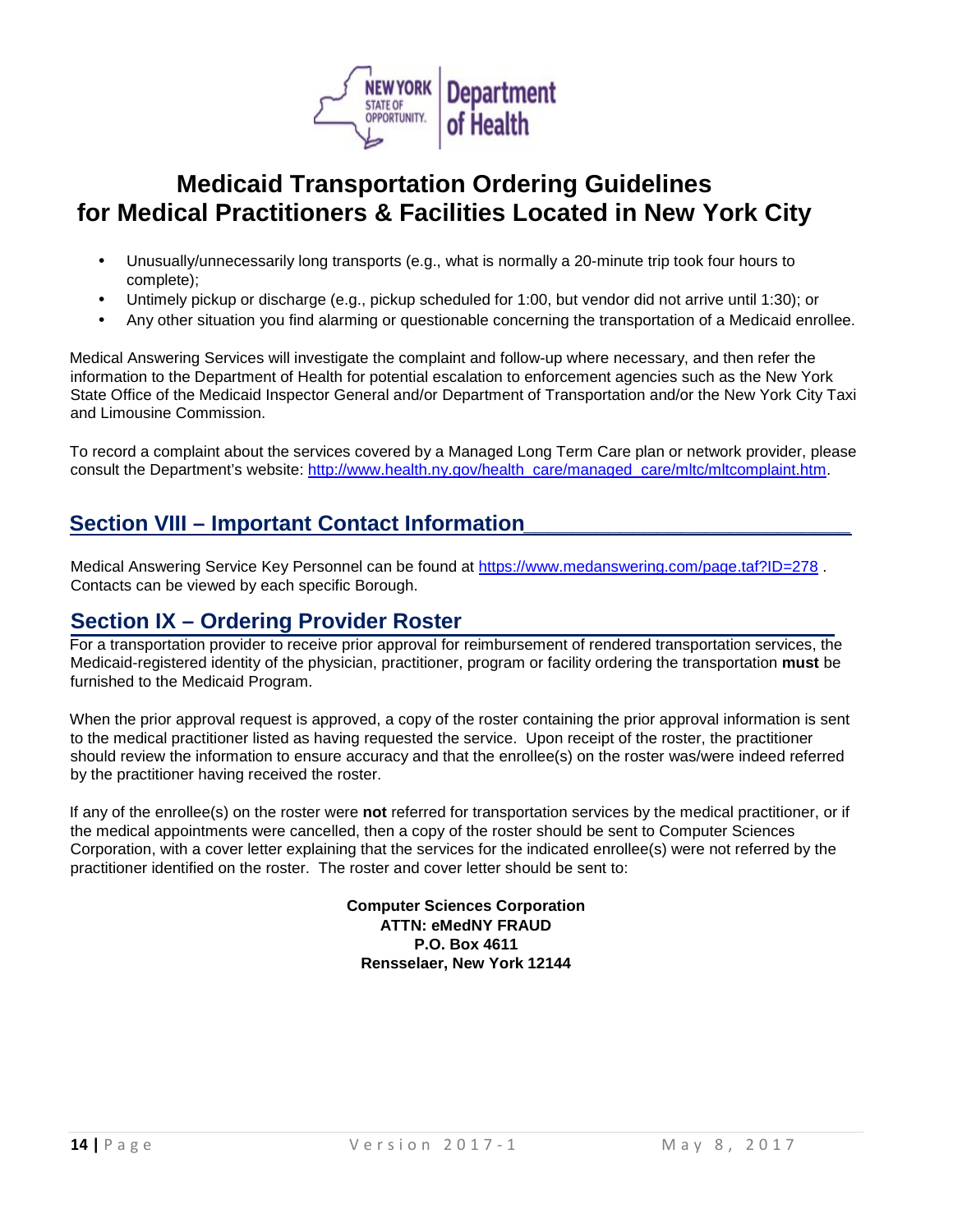

## <span id="page-16-2"></span><span id="page-16-0"></span>**Section X – Definitions\_\_\_\_\_\_\_\_\_\_\_\_\_\_\_\_\_\_\_\_\_\_\_\_\_\_\_\_\_\_\_\_\_\_\_\_\_\_\_\_\_\_\_\_\_**

For the purposes of the Medicaid Program, and as used in this Manual, the following terms are defined:

### <span id="page-16-1"></span>*Ambulance\_\_\_\_\_\_\_\_\_\_\_\_\_\_\_\_\_\_\_\_\_\_\_\_\_\_\_\_\_\_\_\_\_\_\_\_\_\_\_\_\_\_\_\_\_\_\_\_\_\_\_\_\_\_\_\_\_\_\_\_\_\_\_\_\_\_\_\_\_\_\_\_\_*

A motor vehicle, aircraft, boat or other form of transportation designed and equipped to provide emergency medical services during transit.

#### *Ambulance Service*

Any entity, as defined in Section 3001 of the Public Health Law, which is engaged in the provision of emergency medical services and the transportation of sick, disabled or injured persons by motor vehicle, aircraft, boat or other form of transportation to or from facilities providing hospital services and which is currently certified or registered by the Department of Health as an ambulance service.

#### *Ambulette*

An ambulette is a special-purpose vehicle, subject to inspection requirements of the New York State Department of Transportation (NYSDOT) and requiring a certificate or permit for the transportation of passengers from the United States Department of Transportation or the Commissioner of NYSDOT, that is designed and equipped to provide nonemergency care that has either wheelchair-carrying capacity or the ability to carry transit disabled individuals.





Many New York City-based ambulette vehicles are licensed by the NYC Taxi and Limousine Commission.

### <span id="page-16-3"></span>*Ambulette Service\_\_\_\_\_\_\_\_\_\_\_\_\_\_\_\_\_\_\_\_\_\_\_\_\_\_\_\_\_\_\_\_\_\_\_\_\_\_\_\_\_\_\_\_\_\_\_\_\_\_\_\_\_\_\_\_\_\_\_\_\_\_\_\_\_*

An ambulette service is an individual, partnership, association, corporation, or any other legal entity, which transports the invalid, infirm or disabled by ambulette to or from facilities that provide medical care.

An ambulette service must provide the invalid, infirm or disabled with door-through-door personal assistance.

#### <span id="page-16-4"></span>*Livery Transportation\_\_\_\_\_\_\_\_\_\_\_\_\_\_\_\_\_\_\_\_\_\_\_\_\_\_\_\_\_\_\_\_\_\_\_\_\_\_\_\_\_\_\_\_\_\_\_\_\_\_\_\_\_\_\_\_\_\_\_\_\_\_\_*

Livery transportation is transportation in a sedan vehicle, or at times, in an ambulette, for ambulatory individuals who cannot use public transportation but do not need door-through-door service personal assistance.



### <span id="page-16-5"></span>*New York City Human Resources Administration\_\_\_\_\_\_\_\_\_\_\_\_\_\_\_\_\_\_\_\_\_\_\_\_\_\_\_\_\_\_\_\_\_\_\_\_\_\_\_\_\_*

New York City Human Resources Administration (HRA) is the New York City "local social services district."